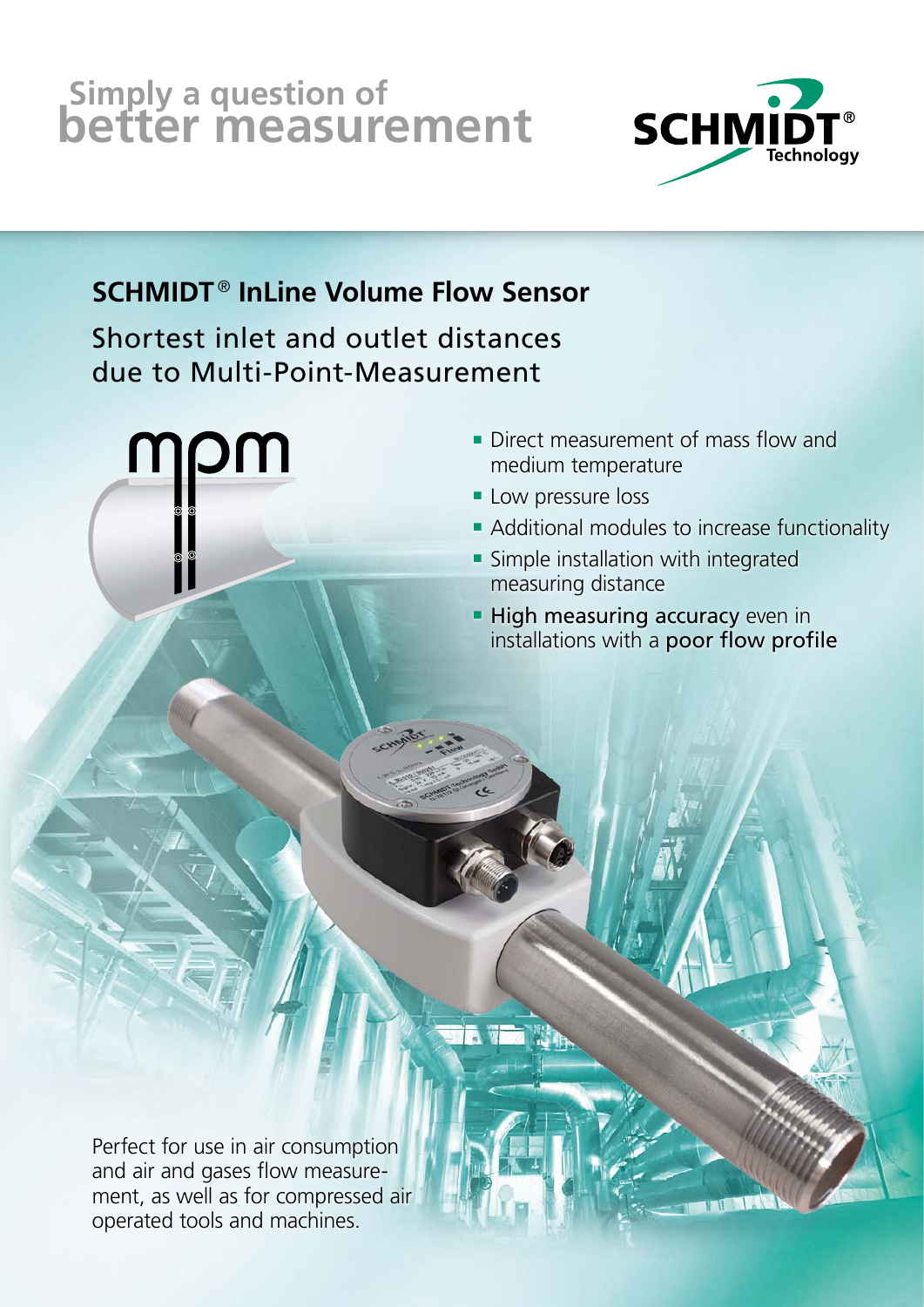

#### Multi-Point-Measurement – Principle of Operation

The well-known and time proven measuring principle of thermal anemometry has been integrated into the new **SCHMIDT**® I**nLine Volume Flow Sensor**, now with 4-point measurement.

The **SCHMIDT**® **MPM Technology** generates four measuring values in parallel. Processing these values by intelligent algorithms it is possible to achieve greatly improved and reliable measurements, even with insufficient inlet and outlet distances.

Four well-protected and streamlined mass flow elements have been strategically positioned inside the measuring section. The radial arrangement of the four measuring points combined with the associated signal processing means that even poor flow profiles can be reliably and more accurately measured.

Two parallel positioned sensor carriers integrated into the measuring section of the sensor carry the four high precision and fully independent flow sensor elements. A temperature sensor element, used to determine the air/gas temperature, has been placed on a third carrier positioned between them.

Each of the four flow sensor elements are electrically heated to a distinct fixed temperature above the temperature of the medium. The power required to maintain this positive temperature differential ("over temperature") is processed to determine the mass flow and the sensor sends out a linear current / pulse signal proportionate to the flow. The great advantage of this measuring principle is that no additional pressure or temperature measurement of the medium is required.

#### The "true professional" for industrial processes and compressed air technology

The **SCHMIDT**® **InLine Volume Flow Sensor** is the perfect solution for demanding and tough industrial applications. It can be used for a diverse range of applications, such as compressed air and gas monitoring on process burners (not for applications with explosion protection/ATEX or flammable gases), compressed air consumption, air and gases flow measurement, compressed air measurement to air operated tools and machines. In addition to volume flow, the sensor also measures the medium temperature in the range from -20 °C to  $+60 °C$ .

The **SCHMIDT**® **InLine Volume Flow Sensor** comes with four integrated dual LEDs to indicate the flow range as well as the operating status of the sensor itself. The measuring values for volume flow and temperature are supplied via two independent outputs. A second plug-in connector enables the connection of accessory modules to give additional features to the device.

The sensor can be supplied with or without the available and optional extended measuring section. It is very easy to install … screw in the sensor into the pipework installation, connect it electrically, and the job is done!

The sensor operates without any moving parts and due to the measuring principle without any drift or signs of ageing. Maintenance cost and effort for the sensor is reduced to a minimum.



| Sensor        | <b>Outer diameter</b> | <b>Measuring range</b>                          |  |  |
|---------------|-----------------------|-------------------------------------------------|--|--|
| IL 30.005     | DN 15/0.5"            | $0.1576.3$ Norm-m <sup>3</sup> /h <sup>1)</sup> |  |  |
| IL 30.010 MPM | DN 25 / 1"            | $0.50$ 229 Norm-m <sup>3</sup> /h <sup>1)</sup> |  |  |
| IL 30.015 MPM | DN 40 / 1.5"          | 1.00  417 Norm-m <sup>3</sup> /h <sup>1)</sup>  |  |  |
| IL 30.020 MPM | DN 50/2"              | 2.00  712 Norm-m <sup>3</sup> /h <sup>1)</sup>  |  |  |

<sup>1)</sup> Based on standard conditions:  $T_N = 20$  °C and  $p_N = 1,013.25$  hPa

| Operating temperature          | $-20+60$ °C                                                                                                                               |
|--------------------------------|-------------------------------------------------------------------------------------------------------------------------------------------|
| Measuring accuracy flow        | $\pm$ (3 % of measured value + 0.3 % fmr)                                                                                                 |
| Measuring accuracy temperature | $\leq \pm 2$ °C (at mass flow > 2 % fmr)                                                                                                  |
| Output 1 (OUT 1)               | 4  20 mA volume flow                                                                                                                      |
| Output 2 (OUT 2)               | 4  20 mA temperature of medium                                                                                                            |
| Impulse output                 | connection for consumption meter                                                                                                          |
| Maximum pressure               | 16 barg                                                                                                                                   |
| Medium                         | clean compressed air, nitrogen,<br>other gases on request (not approp-<br>riate for ATEX applications);<br>non-condensing (up to 95 % rH) |

Want to learn more about **SCHMIDT**® **MPM Technology**? Further information are available on our website **www.schmidt-sensors.com** or at Mr Oliver Joos, phone +49 7724 / 899-198 or by e-mail at **o.joos@schmidttechnology.de**